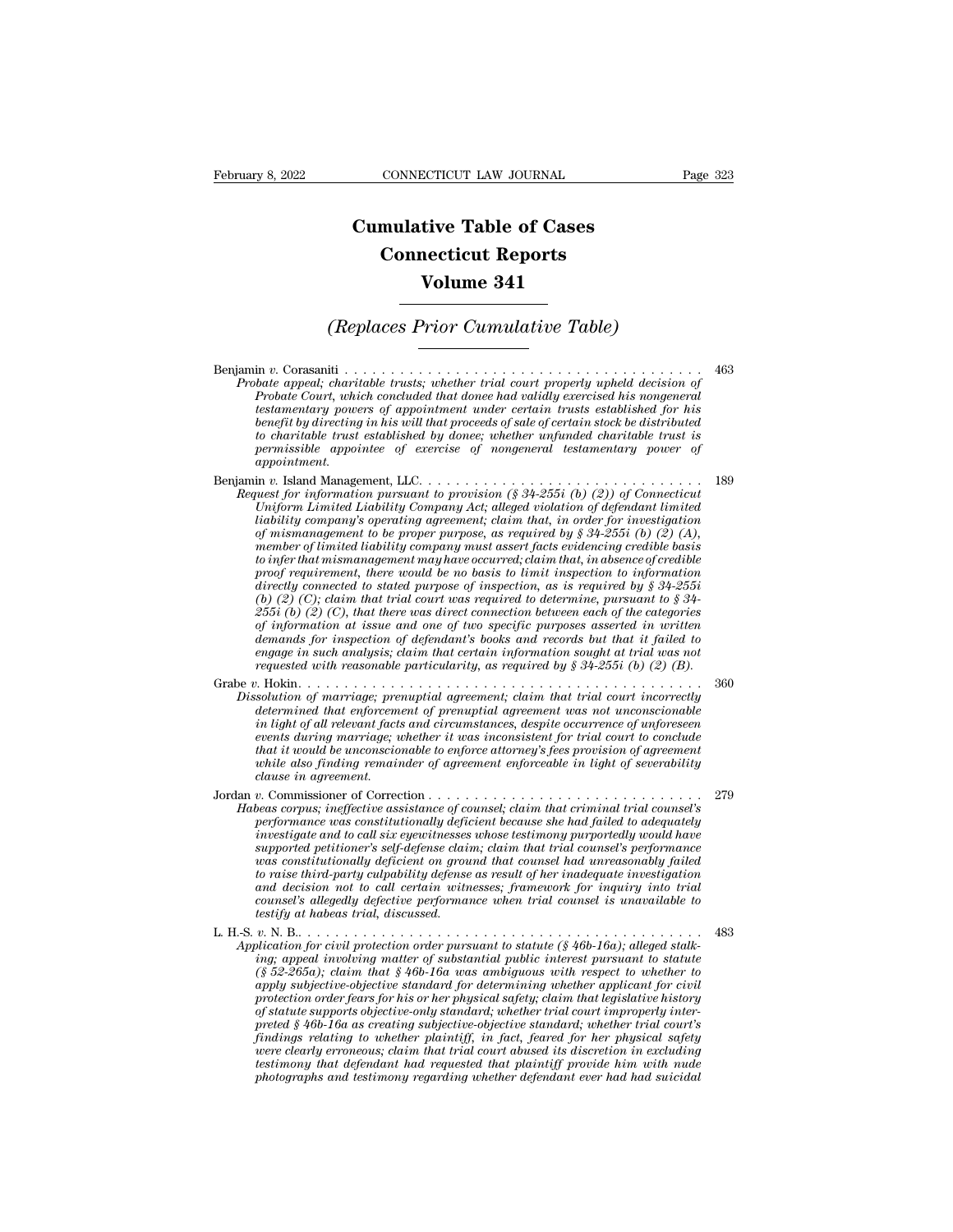*thoughts or had taken medication for his mental health; unpreserved claim that*<br>*f* 46b-16a violated equal protection clause of Connecticut constitution; whether<br>*record was inadequate to review plaintiff's state constitu* <sup>24</sup> <sup>**CONNECTICUT LAW JOURNAL** February 8, 2022<br> *houghts or had taken medication for his mental health; unpreserved claim that*<br> *§ 46b-16a violated equal protection clause of Connecticut constitution; whether*<br> *record </sup>* Page 324 *CONNECTICUT LAW JOURNAL* February 8, 2022<br> *thoughts or had taken medication for his mental health; unpreserved claim that*<br> *§ 46b-16a violated equal protection clause of Connecticut constitutional, whether*<br> Page 324 CONNECTICUT LAW JOURNAL February 8, 2022<br> *thoughts or had taken medication for his mental health; unpreserved claim that*<br>  $\frac{1}{2}46b-16a$  *violated equal protection clause of Connecticut constitution; whether*<br> *Personal injury action; civil arbitration; civil arbitration; civil arbitration; civil arbitration; civil arbitration; civil arbitration; civil arbitration; civil arbitration; certification; constitutional claim.*<br> *Perso plays thoughts or had taken medication for his mental health; unpreserved claim that*  $\frac{1}{2}46b-16a$  *violated equal protection clause of Connecticut constitution, whether record was inadequate to review plaintiff's sumeries thoughts or had taken medication for his mental health; unpreserved claim that*<br>  $\S$  46b-16a violated equal protection clause of Connecticut constitution; whether<br> *record was inadequate to review plaintiff's sta moughts or had taken mearcation for his ment*<br> $\S$  46b-16a violated equal protection clause of C<br>record was inadequate to review plaintiff's sta<br>v. Metro North Commuter Railroad Co.....<br>sonal injury action, civil arbitrati *v*-ord vastate equal protection cause of connectical constitution, intellet<br>record was inadequate to review plaintiff's state constitutional claim.<br>Larmel v. Metro North Commuter Railroad Co. . . . . . . . . . . . . . . . *Statutory theory theory theft; litigation doctrine Railroad Co...*<br> *State construction doctrine Railroad Co...*<br> *Personal injury action civil arbitration, certification from Appellate Court; whether<br>
plaintiff's action gation privilege afforded defendant attorney absolute immunity from liability for statutory action; civil aroutration; certification from Appeliate Court; whether plaintiff's action filed after arbitration could be saved by accidental failure of plaintiff suite statute (§ 52-592 (a)); whether plain* plannty's action jued after arontration could be saved by accidental jailure of<br>suite statute (§ 52-592 (a)); whether plaintiff's prior action was "tried on its<br>merits" within meaning of § 52-592 (a).<br>v. Epstein . . . . . *that litigation privilege was increasing to extent that litigation privilege certification from Appellate Court, whether litigation privilege certification from Appellate Court, whether litigation privilege afforded defen certificate of foreclosure on land records and role in sale of property purportedly fell outside scope of foreclosure in the foreclosure pation privilege; certification for statutory (§ 52-564) theft in connection of for statutory (§ 52-564) theft in connection which defendant represented company foreclo* Sututory they, tutyation privilege, certification from Appeliate Court, whether tuti-<br>gation privilege afforded defendant attorney absolute immunity from liability<br>for statutory (§ 52-564) theft in connection with prior ju gation privilege afformed aegenaant attorney absolute immunity from tiability for statutory (§ 52-564) theft in connection with prior judicial proceeding in which defendant represented company foreclosing on plaintiff's pr *Court improperly (S 32-304) theyt in connection with prior juarcial proceeding in which defendant represented company foreclosing on plaintiff's property; claim that difigation privilege was inapplicable to extent that de inatit itigation privideg was interactional that litigation privideg was i*<br>certificate of foreclosure on la<br>fell outside scope of foreclosur<br>Vindsor v. Lanata . . . . . . . . . .<br>Vindsor v. Lanata . . . . . . . . . . .<br>A State *v.* A. B. . . . . . . . . . . . . . . . . . . . . . . . . . . . . . . . . . . . . . . . . . . . . . <sup>47</sup> *Possession of child pornography first degree; motion to dismiss information; whether trial court impossibility; certification from Appellate Court; claim that Appellate Court improperly remanded case for new trial as to liability, rather than proceeding limited to damages.*<br>A. B. . . . . . . . . . . . . . *execution from Appellate Court, claim that Appellate Court improperly remanded case for new trial as to liability, rather than proceeding limited to damages.*<br> *executing properly remanded case for new trial as to liabili 443); whether trial court incorrectly concluded that applicable statute of limitations ((Rev. to 2009) § 54-193 (b)) was not tolled by tolling provision of § 54- 193 (c).* State *<sup>v</sup>*. Bermudez . . . . . . . . . . . . . . . . . . . . . . . . . . . . . . . . . . . . . . . . . . <sup>233</sup> *Fossession of chua pornography first aegree; motion to atsmiss information; whether*<br>trial court properly granted defendant's motion to dismiss; claim that delay in<br>executing arrest warrant was unreasonable under State v. *concluded that trial court properly granted aegendants motion to dismiss; claim that deday in*<br>executing arrest warrant was unreasonable under State v. Crawford (202 Conn.<br>443); whether trial court incorrectly concluded t *definity* are accounting arrest warrant was unreasonable under State v. Crawford (202 Conn. 443); whether trial court incorrectly concluded that applicable statute of limitations ((Rev. to 2009) § 54-193 (b)) was not toll *after witness provided written statement to police that implicated defendant in victim's death; whether gang affiliation evidence was probative to explain why where these feared defendant and defendant's whether Appellate Court correctly*<br> *word murder; certification from Appellate Court; whether Appellate Court correctly*<br> *concluded that trial court properly admitted evidence charged crime, certification from Appellate Court, whether Appellate Court correctly*<br>*concluded that trial court properly admitted evidence of gang affiliations of*<br>*defendant, among others, and evidence of key state wit* concluded that trial court properly admitted evidence of gang affiliations of defendant, among others, and evidence of key state witness' relocation by state after witness provided written statement to police that implica after witness provided written statement to police that implicated defendant in victim's death; whether gang affiliation evidence was probative to explain why witness feared defendant and defendant's brothers, who had part *defendant, among others, and evidence of key state witness' relocation by state* after witness provided written statement to police that implicated defendant in victim's death; whether gang affiliation evidence was probab *to the charged crime, and why she waited twelve years before providing statement to* police; whether trial court's limiting instruction minimized prejudicial impact of evidence; whether trial court abused its discretion i *rights to death, whether gang affiliation evidence was probative to explain why*<br>witness feared defendant and defendant's brothers, who had participated in the<br>charged crime, and why she waited twelve years before providi *trial court's decision to preclude admission of letters into evidence; whether Appellate crime, and why she waited twetve years before providing statement to*<br>police; whether trial court's limiting instruction minimized prejudicial impact of<br>effect of three salacious letters that witness had written police; whether trial court's limiting instruction minimized prepudicial impact of evidence; whether trial court abused its discretion in determining that prejudicial effect of three salacious letters that witness had writ *evidence; whether trial court abused its discretion in determining that prejudicial*<br>effect of three salacious letters that witness had written to defendant outweighed<br>their probative value; failure of defendant to establ *effect of three salacious letters that witness had written to defendant outweighed their probative value; failure of defendant to establish that his constitutional rights to present defense and to confront witnesses again did in probative value; jailure of defendant to establish that his constrights to present defense and to confront witnesses against him were virial court's decision of preclude admission of letters into evidence; in Appel* rights to present aegense and to confront witnesses against him were violated by<br>trial court's decision to preclude admission of letters into evidence; whether<br>Appellate Court correctly concluded that defendant's claim tha

*Friand courts accision to preciude aamsission of letters into evidence; whether*<br>*Appellate Court correctly concluded that defendant's claim that trial court had*<br>*violated his constitutional rights by precluding defense certification from Appellate Court; conculated that defendant scarm that trial court had violated his constitutional rights by precluding defense counsel from questioning witness about circumstances surrounding terminatio indigual and constitutional rights of preculaing defense counsel from questioning*<br>*intersection circumstances surrounding termination of her employment and<br>the birth control practices was not constitutional in nature and controlled substances surrounaing termination of ner employment and<br>her birth control practices was not constitutional in nature and that trial court<br>did not abuse its discretion in precluding those lines of inquiry.*<br> $Brad$ *ground that statute violated equal protection clause of federal constitution insofar as legislature enacted it for purpose of discriminating against African Americans and Mexican Americans; colation of probation; motions to dismiss; standing;*  $\frac{1}{2}$  *and controlled substance; violation for probation; motions to dismiss; standing, in his controlled capacity, to raise constitutional aggrievement and substance; volution of probation; motions to dismiss; standing, in his individual capacity, to raise constitutional challenge to his conviction of scate of controlled substance in violation of statute ((R certyrcation from Appellate Court; claim that defendant had standing, in his*<br>individual capacity, to raise constitutional challenge to his conviction of sale of<br>controlled substance in violation of statute ((Rev. to 2017 *lacked standing to claim that standing to his conviction of sale of* controlled substance in violation of statute ((Rev. to 2017)  $\S$  21a-277 (b)) on ground that statute violated equal protection clause of federal consti *controlled substance in violation of*<br>*ground that statute violated equal proases legislature enated if for purpose of<br>and Mexican Americans; claim t<br>aggrievement under State v. Long (2<br>prosecuted, and convicted under un<br>* ground mat statute violated equal protection clause by Jearna constitution insigar<br>as legislature enacted if for purpose of discriminating against African Americans<br>and Mexican Americans; claim that defendant had establish *Capital felony; murder; capital felony murder; capital felonial had established classical aggrievement under State v. Long (268 Conn. 508) insofar as he was charged, prosecuted, and convicted under unconstitutional statut* ana mexican Americans; cianm inat aegenaant naa established classical<br>aggrieement under State v. Long (268 Conn. 508) insofar as he was charged,<br>prosecuted, and convicted under unconstitutional statute; whether defendant<br>l

- 
- *fourth degree; larceny fourth degree; larceny fourth degree; motion to converted, and converted and ethnic groups.*<br> *facked standing to claim that \$ 21a-277 (b) violated equal protection rights of* other racial and ethni *from Appellate Court incorrection* and that  $\frac{1}{2}$  and  $\frac{1}{2}$  and  $\frac{1}{2}$  and  $\frac{1}{2}$  and  $\frac{1}{2}$  and  $\frac{1}{2}$  of their racial and  $\frac{1}{2}$  of their racial and  $\frac{1}{2}$  colume that  $\frac{1}{2}$   $\frac{1}{2}$   $\frac{1$ *court followed statutory (§ 54-91g) requirements in resentencing defendant; whether and when defendant, who was serving two distinct total effective senten-*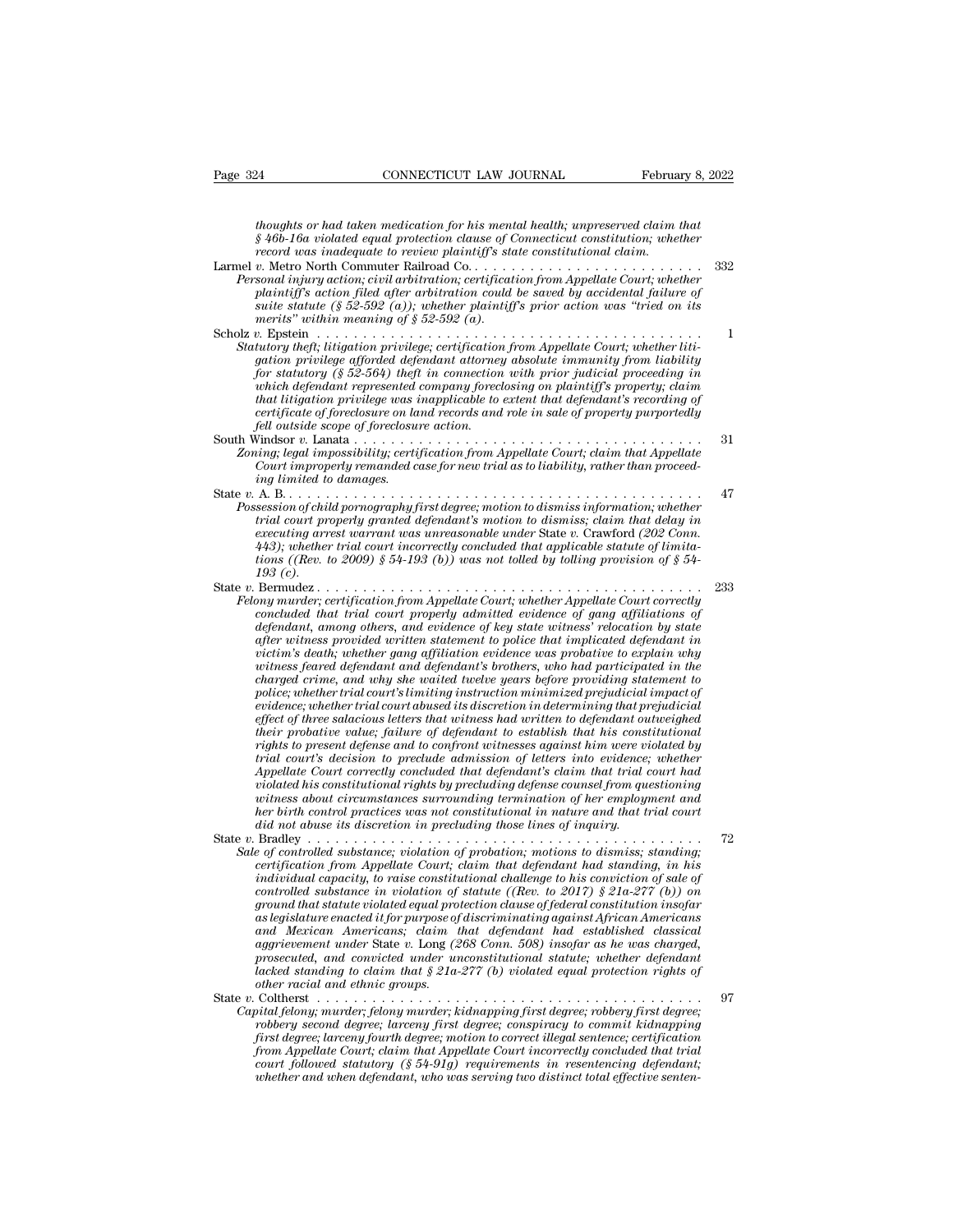*ces of eighty-five years of imprisonment and eighty years of imprisonment, to February 8, 2022* CONNECTICUT LAW JOURNAL Page 325<br>
ces of eighty-five years of imprisonment and eighty years of imprisonment, to<br>
run consecutively, will be eligible for parole under applicable statutes (§§ 53a-<br>
38 (b) *38 (b) (2) and 54-125a (f) (1)); claim that § 54-91g applied to defendant; whether defendant met conditions under § 54-91g that weighty years of eighty-five years of imprisonment and eighty years of imprisonment, to*  $run$  consecutively, will be eligible for parole under applicable statutes (§§ 53a-38 (b) *ces of eighty-five years of imprisonment and eighty years of imprisonment, to*<br>*run consecutively, will be eligible for parole under applicable statutes (§§ 53a-*<br> $38(b)$  (2) and 54-125a (f) (1)); claim that § 54-91g appli *and the pears of imprisonment and eighty years of imprisonment, to*<br>*and consecutively, will be eligible for parole under applicable statutes (§§ 53a-*<br>*38 (b) (2) and 54-125a (f) (1)); claim that § 54-91g applied to defe whose case has been transferred from juvenile docket to regular criminal docket* and who has been convicted of class A or B felony pursuant to such transfer; whether § 54-91g applied retroactively to defendant.<br>State v. ces of eughly-five years of imprisonment and eighly years of imprisonment, to<br>
run consecutively, will be eligible for parole under applicable statutes (§§ 53a-<br>
38 (b) (2) and 54-125a (f) (1)); claim that § 54-91g applied *Manslaughter first degree with firearm; criminal is*  $54-91g$  applied to defendant; whether defendant met conditions under  $\S 54-91g$  applied retrict its application to child whose case has been transferred from juvenile *motion for new trial; claim that state presented insufficient evidence to satisfy*<br>motion for new trial; claim that state presented insufficient evidence to satisfy<br>its burden of disproving defendant's claim of self-defen *its algendant met conditions under § 54-91g indi restrict us application to child and who has been transferred from juvenile docket and who has been convicted of class A or B felony pursuant to such transfer;* whether § *dowhoub has been transferred from juvenue docket to regular criminal docket*<br> *and who has been convicted of class A or B felony pursuant to such transfer;*<br> *duhether § 54-91g applied retroactively to defendant*<br> *Hughes* and who has been convicted of class A or B felony pursuant to such transfer;<br> *bughes*<br> *charges*<br> *charges*<br> *on ground that ground that state presented insufficient evidence to satisfy<br>
motion for new trial; claim that s cability of presumption of prejudice articulated in seriences in the mislangulated first degree with firearm; criminal possession of firearm; self-defense; motion for new trial; claim that state presented insufficient evi* <sup>387</sup><br> *(347 U.S. 227); whether first degree with firearm; criminal possession of firearm; self-defense;<br>
motion for new trial; claim that state presented insufficient evidence to satisfy<br>
its burden of disproving defendan prestaughter first degree with firearm; criminal possession of firearm; self-defense;*<br>motion for new trial; claim that state presented insufficient evidence to satisfy<br>its burden of disproving defendant's claim of self-d *was harmless; whether indigeneur misconduct caused actual property its burden of disproving defendant's claim of self-defense beyond reasonable doubt; claim that trial court impropertly derived defendant's motion for new* Its ournen of ansproving agendants carm of seq-agense oegona reasonance<br>doubt; claim that trial court improperly denied defendant's motion for new trial<br>on ground that juror consulted dictionary for definition of "manslaug *Manslaughter Manslaughter first degree; claim that trial court abused dictionary for definition of 'manslaughter"*; applicability of presumption of prejudice articulated in Remmer v. United States (347 U.S. 227); whethe *motion seeking of presumption of The prejudice articulated in Remmer v. United States* (347 U.S. 227); whether defendant established his entitlement to presumption of prejudice; whether state satisfied its burden of provi *caoutity of presumption of prejuatee articulated in Kemmer v. United States*  $(\beta 47 \, \text{U.S.} \, 227)$ ; whether defendant established his entitlement to presumption of prejudice; whether state satisfied its burden of provin  $(347 \text{ U.S. } 227)$ ; whether adgential established his entitlement to presumption of proving that incorrelations by engineers are trial court in the sum of that the strial court of victimization of the strial court in Stre *searches was inadmissible evidence of victim's violent character; whether victim's online search symmetry was admission to a Street Amelian Stephen in the symmetry first degree; claim that trial court abused its discretion by motion seeking to introduce evidence, in support of defendant's self-defendant* State *<sup>v</sup>*. Ward. . . . . . . . . . . . . . . . . . . . . . . . . . . . . . . . . . . . . . . . . . . . . <sup>142</sup> *Manslaughter first degree; canm that trial court abused its aiscretion by denying<br>motion seeking to introduce evidence, in support of defendant's self-defense claim,<br>that victim had searched retail website for weapons in concluded that secret denience evacually concluded that victim had searched retail website for weapons in days preceding stabbing;*<br>*whether trial court incorrectly concluded that evidence of victim's Internet*<br>*searches mat victim haa searchea retail website for weapons in aays preceding stabonng;*<br>
whether trial court incorrectly concluded that evidence of victim's internet<br>
searches was inadmissible evidence of victim's victor charact *challenge is a challenge in the contribution of a challenge of victim score of victim score of victim scope of applicable contribution of missible existency whether victim's opinion to anti-virtual scope of applicable rul procedure rather than underlying conviction.* Tillman *<sup>v</sup>*. Planning & Zoning Commission. . . . . . . . . . . . . . . . . . . . . . . . . . . . <sup>117</sup> *Zoning; in the interimal first degree; assault first degree; whether Appellate Court corrective concluded that trial court lacked subject matter jurisdiction over defendant's motion to correct illegal sentence on ground t statughter first aegree; assault first aegree; whether pirrisdiction over defendant's*<br> *concluded that trial court lacked subject matter jurisdiction over dependant's*<br> *motion to correct illegal sentence on ground that tonciuded that trial court idcked subject matter jurisdiction tover defendant secondine to correct illegal sentence on ground that he failed to allege colorable challenge, within scope of applicable rule of practice (§ 43 motion to correct uegal sentence on ground that he jaued to duege colorable procedure rather than underlying conviction f practice (§ 43-22), to sentencing procedure rather than underlying conviction*  $v$ *. Planning & Zoni planned development districts; claim that planned development district proposed by defendant violated uniformity requirement of § 8-2; whether defendant plan-Zoning; planned development districts; claim that zoning authority conferred by*<br>statute (§ 8-2) did not support creation of planned development district; claim<br>that this court's decision in Campion v. Board of Aldermen Examing; paramea accessionment attention of planned accession and and correlation that this court's decision in Campion v. Board of Aldermen (278 Conn. 500), did not permit municipalities that derive their zoning authority *Foreclosure* (*S*  $S$ -*Z*) and not support creation of planned aevelopment aistrict; claim<br>that this court's decision in Campion v. Board of Alderman (278 Com. 500), did<br>not permit municipalities that derive their zoning *inat ints courts aectston in Campion v. Board of Aldermen (278 Conn. 500), ata*<br> *not permit municipalities that derive their zoning authority from § 8-2 to create*<br> *planned development districts; claim that planned deve whether municipalities, claim that planned development districts planned development districts planed development districts planed development district proposed by defendant violated uniformity requirement of § 8-2; wheth* planned aevelopment asstricts; claim that planned aevelopment asstrict proposed<br>thy defendant violated uniformity requirement of § 8-2; whether defendant plan-<br>ning and zoning commission's decision resulted in unlawful sub *definition whether trial court properly requirement of s o-z; whether defendant panning and zoning commission's decision resulted in unlawful subdivision.*<br>  $\cdot$  ecoles to  $\cdot$  *z Beytonjian*............................ *agreement as one factor in determining whether to order foreclosure; order of foreclosure by sale; whether trial court abused its discretion in ordering foreclosure by sale of two parcels encumbered by one mortgage; wheth* Foreclosure; order of foreclosure by sale; whether trial court abused its discretion<br>in ordering foreclosure by sale of two parcels encumbered by one mortgage;<br>whether defendants appealed from final judgment for purposes o *Foreclosure; order of Joreclosure by sale; whether trial court abused its atscretion*<br> *in ordering foreclosure by sale of two parels encumbered by one mortgage;<br>
whether defendants appealed from final judgment for purpos Court; whether defendants appeals from final judgment for purposes of appealation when trial court had determined method of foreclosure and amount of debt; whether trial court properly considered remedies provision in mor Housing and then trial court had determined method of foreclosure and amount of detic, when trial court properly considered remedias provision in mortgage agreement as one factor in determining whether to order foreclosur* action when trial court had actermined method of foreclosure and amount of<br>debt; whether trial court properly considered remedies provision in mortgage<br>agreement as one factor in determining whether to order foreclosure; m *by Federal Housing Administration; whether compliance with applicable HUD regularians and partor in attermining whether to order joreclosure by sale.*<br> *regiosure; mortgages, judgment of strict foreclosure; certification from Appellate*<br> *Court; whether compliance with applicable regulations of plaintiff's compliance with applicable HUD regulations was condition subsequent reclosure; mortgages; judgment of strict foreclosure; certification from Appellate Court; whether compliance with applicable regulations of federal Department of Hensing and Urban Development (HUD) is condition precedent Wourt, whether compliance with applicable regulations of federal Department of Housing and Urban Development (HUD) is condition precedent to accelerating*  $pay$  *rederal Housing Administration, whether compliance with app bousing and Urban Development (HUD) is condition precedent to accelerating*<br>payment of debt and foreclosing on mortgage that is guaranteed or insured<br>by Federal Housing Administration; whether compliance with applicable H payment of debt and foreclosing on mortgage that is guaranteed or insured<br>by Federal Housing Administration; whether compliance with applicable HUD<br>regulations must be pleaded and ultimately proven by plaintiff lender; cla *by Federal Housing Administration; whether compliance with applicable HUD*<br>regulations must be pleaded and ultimately proven by plaintiff lender; claim that<br>plaintiff's compliance with applicable HUD regulations was condi *regulations must be pleaded and ultimately proven by plaintiff compliantiff's compliance with applicable HUD regulations was condition subsequent to foreclosure; claim that, even if compliance with applicable HUD regulati* plaintiff's compliance with applicable HUD regulations was condition subsequent<br>rather than condition precedent to foreclosure; claim that, even if compliance<br>with applicable HUD regulations is condition precedent to forec rather than condition precedent to foreclosure; claim that, even if compliance<br>with applicable HUD regulations is condition precedent to foreclosure, defendant<br>borrower still should shoulder burden of pleading and proving *to the applicable HUD regulative formower still should shoulde*<br>*as special defense; adoption a which plaintiff lender is*<br>*seeking acceleration of debt concluded that, even if plaint*<br>*applicable HUD regulations, eiff ha* Figure 31 and anoual should should be a produced and proving noncomputance<br>as special defense; adoption of burden shifting procedure to be followed in cases<br>in which plaintiff lender is required to comply with HUD regulati *dis spectia defense; daoption of ourder sinfiting procedure to be journed in cases*<br>in which plaintiff leader is required to comply with HID regulations before<br>seeking acceleration of debt and foreclosure; whether Appella *a a approximation and the approximation of debt and foreclosure; whether Appellate Court correctly concluded that, even if plaintiff had burden to plead and prove compliance with applicable HUD regulations, evidence*